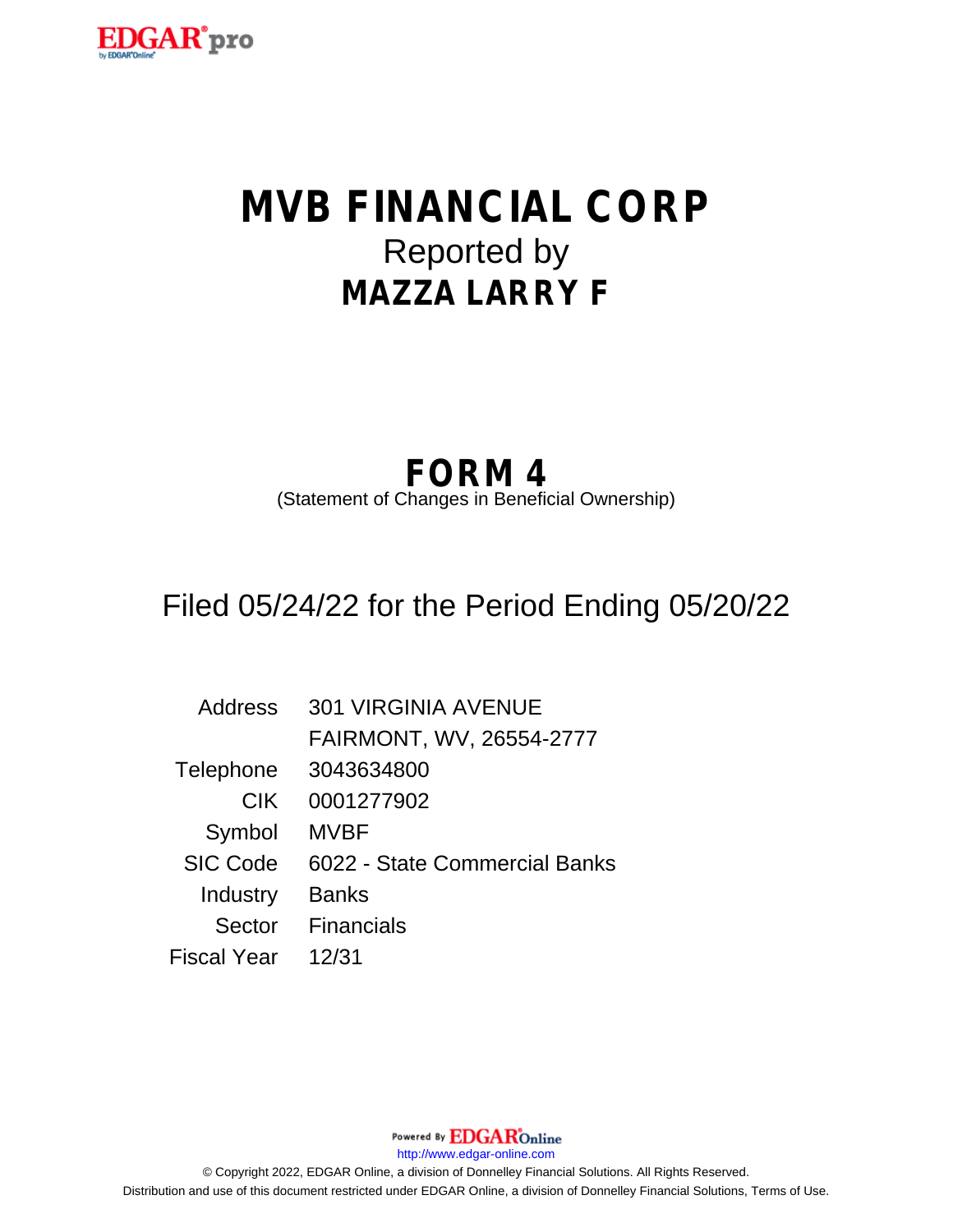[] Check this box if no longer subject to Section 16. Form 4 or Form 5 obligations may continue. See Instruction 1(b).

### UNITED STATES SECURITIES AND EXCHANGE COMMISSION Washington, D.C. 20549

OMB APPROVAL OMB Number: 3235-0287 Estimated average burden hours per response... 0.5

### STATEMENT OF CHANGES IN BENEFICIAL OWNERSHIP OF **SECURITIES**

Filed pursuant to Section 16(a) of the Securities Exchange Act of 1934 or Section 30(h) of the Investment Company Act of 1940

| 1. Name and Address of Reporting Person $\ddot{}$ | 2. Issuer Name and Ticker or Trading Symbol       | 5. Relationship of Reporting Person(s) to Issuer            |  |  |  |
|---------------------------------------------------|---------------------------------------------------|-------------------------------------------------------------|--|--|--|
|                                                   |                                                   | (Check all applicable)                                      |  |  |  |
| Mazza Larry F                                     | <b>MVB FINANCIAL CORP [ MVBF ]</b>                |                                                             |  |  |  |
| (Middle)<br>(First)<br>(Last)                     | 3. Date of Earliest Transaction (MM/DD/YYYY)      | $10\%$ Owner<br>X Director                                  |  |  |  |
|                                                   |                                                   | <b>X</b> Officer (give title below) Other (specify below)   |  |  |  |
|                                                   |                                                   |                                                             |  |  |  |
|                                                   | 5/20/2022                                         | <b>Chief Executive Officer</b>                              |  |  |  |
| 113 PLATINUM DR.<br>(Street)                      | 4. If Amendment, Date Original Filed (MM/DD/YYYY) | 6. Individual or Joint/Group Filing (Check Applicable Line) |  |  |  |

#### Table I - Non-Derivative Securities Acquired, Disposed of, or Beneficially Owned

| 1. Title of Security<br>$($ Instr. 3) | 2. Trans. Date 2A. Deemed | Execution<br>Date, if any | 3. Trans. Code<br>$($ Instr. $8)$ |   | 4. Securities Acquired (A)<br>or Disposed of $(D)$<br>(Instr. $3, 4$ and $5$ ) |                 |           | 5. Amount of Securities Beneficially Owned<br>Following Reported Transaction(s)<br>(Instr. $3$ and $4$ ) | 6.<br>Form:                                   | 7. Nature<br>Ownership of Indirect<br>Beneficial<br>Direct (D) Ownership |
|---------------------------------------|---------------------------|---------------------------|-----------------------------------|---|--------------------------------------------------------------------------------|-----------------|-----------|----------------------------------------------------------------------------------------------------------|-----------------------------------------------|--------------------------------------------------------------------------|
|                                       |                           |                           | Code                              | V | Amount                                                                         | $(A)$ or<br>(D) | Price     |                                                                                                          | or Indirect (Instr. 4)<br>$(I)$ (Instr.<br>4) |                                                                          |
| <b>Common Stock</b>                   | 5/20/2022                 |                           | M                                 |   | $8868$ <sup>(1)</sup><br>(2)                                                   | A               | <b>SO</b> | 546480                                                                                                   | D                                             |                                                                          |
| <b>Common Stock</b>                   | 5/20/2022                 |                           | M                                 |   | $6556\frac{(2)}{2}$<br>(3)                                                     | A               | <b>SO</b> | 553036                                                                                                   | D                                             |                                                                          |
| <b>Common Stock</b>                   | 5/20/2022                 |                           | M                                 |   | 4107(4)<br>(5)                                                                 | A               | <b>SO</b> | 557143                                                                                                   | D                                             |                                                                          |
| <b>Common Stock</b>                   | 5/20/2022                 |                           | F                                 |   | 6027                                                                           | D               | <b>SO</b> | $551153^{(6)}$                                                                                           | D                                             |                                                                          |
| <b>Common Stock</b>                   |                           |                           |                                   |   |                                                                                |                 |           | 22305                                                                                                    |                                               | Owned<br>$By -$<br>Melissa<br>Mazza $(2)$                                |

#### Table II - Derivative Securities Beneficially Owned (e.g., puts, calls, warrants, options, convertible securities)

| 1. Title of Derivate 1<br>Security<br>$($ Instr. 3) | Conversion<br>or Exercise<br>Price of<br>Derivative<br>Security | 3. Trans.<br>Date | 3A. Deemed 4. Trans.<br>Execution<br>Date, if any | Code<br>$($ Instr. $8)$ | 5. Number of<br>Derivative Securities and Expiration Date<br>Acquired $(A)$ or<br>Disposed of $(D)$<br>(Insert. 3, 4 and 5) |                          | 6. Date Exercisable |      | . Title and Amount of<br>Securities Underlying<br>Derivative Security<br>(Instr. $3$ and $4$ ) |        | Derivative derivative<br>Security<br>$($ Instr. 5 $)$        | 8. Price of 19. Number of 10.<br>Securities<br>Beneficially<br>Owned<br>Following | Ownership of Indirect<br>Form of<br>Derivative Ownership<br>Security:<br>Direct $(D)$ | 11. Nature<br>Beneficial<br>$($ Instr. 4 $)$ |
|-----------------------------------------------------|-----------------------------------------------------------------|-------------------|---------------------------------------------------|-------------------------|-----------------------------------------------------------------------------------------------------------------------------|--------------------------|---------------------|------|------------------------------------------------------------------------------------------------|--------|--------------------------------------------------------------|-----------------------------------------------------------------------------------|---------------------------------------------------------------------------------------|----------------------------------------------|
|                                                     |                                                                 |                   | Code                                              | (A)                     | (D)                                                                                                                         | Date<br>Exercisable Date | Expiration Title    |      | Amount or<br>Number of<br>Shares                                                               |        | Reported<br>Transaction(s) $(I)$ (Instr.<br>$($ Instr. 4 $)$ | or Indirect                                                                       |                                                                                       |                                              |
| <b>RSU - TSR</b>                                    | <b>SO.O</b>                                                     | 5/20/2022         |                                                   | M                       |                                                                                                                             | 5728                     | 5/20/2022           | (8)  | Common<br>Stock                                                                                | 5728.0 | \$0                                                          | $\mathbf{0}$                                                                      | D                                                                                     |                                              |
| <b>RSU - ROA</b><br>Award                           | <b>SO.O</b>                                                     | 5/20/2022         |                                                   | M                       |                                                                                                                             | 4235                     | 5/20/2022           | (9)  | Common<br>Stock                                                                                | 4235.0 | \$0                                                          | $\mathbf{0}$                                                                      | D                                                                                     |                                              |
| RSU - Time-<br><b>Vested Award</b>                  | <b>SO.O</b>                                                     | 5/20/2022         |                                                   | M                       |                                                                                                                             | 3953                     | 5/20/2020           | (10) | Common<br>Stock                                                                                | 3953.0 | \$0                                                          | 7906                                                                              | D                                                                                     |                                              |

### **Explanation of Responses:**

- Includes 276 dividend equivalent shares accrued since the time of grant.  $(1)$
- Acquired upon achievement of certain performance criteria pursuant to the performance-based restricted stock units granted on May 20, 2019. The  $(2)$ performance conditions applicable to the award were determined to have been satisfied by the Company's HR & Compensation Committee.
- $(3)$ Includes 204 dividend equivalent shares accrued since the time of grant.
- $(4)$ Includes 154 dividend equivalent shares accrued since the time of grant.
- $(5)$ 1/5 of the restricted units, granted May 20, 2019, have vested and are being issued.
- Includes 37 shares acquired through MVB's Dividend Reinvestment Plan.  $(6)$
- $(7)$ Owned by Melissa Mazza
- The restricted units were granted pursuant to the 2013 Stock Incentive Plan (Amended) and will vest in one installment at the end of three years upon  $(8)$ meeting the Total Shareholder Return target.
- $(9)$ The restricted units were granted pursuant to the 2013 Stock Incentive Plan (Amended), which vest in one installment at the end of three years upon meeting the established ROA target.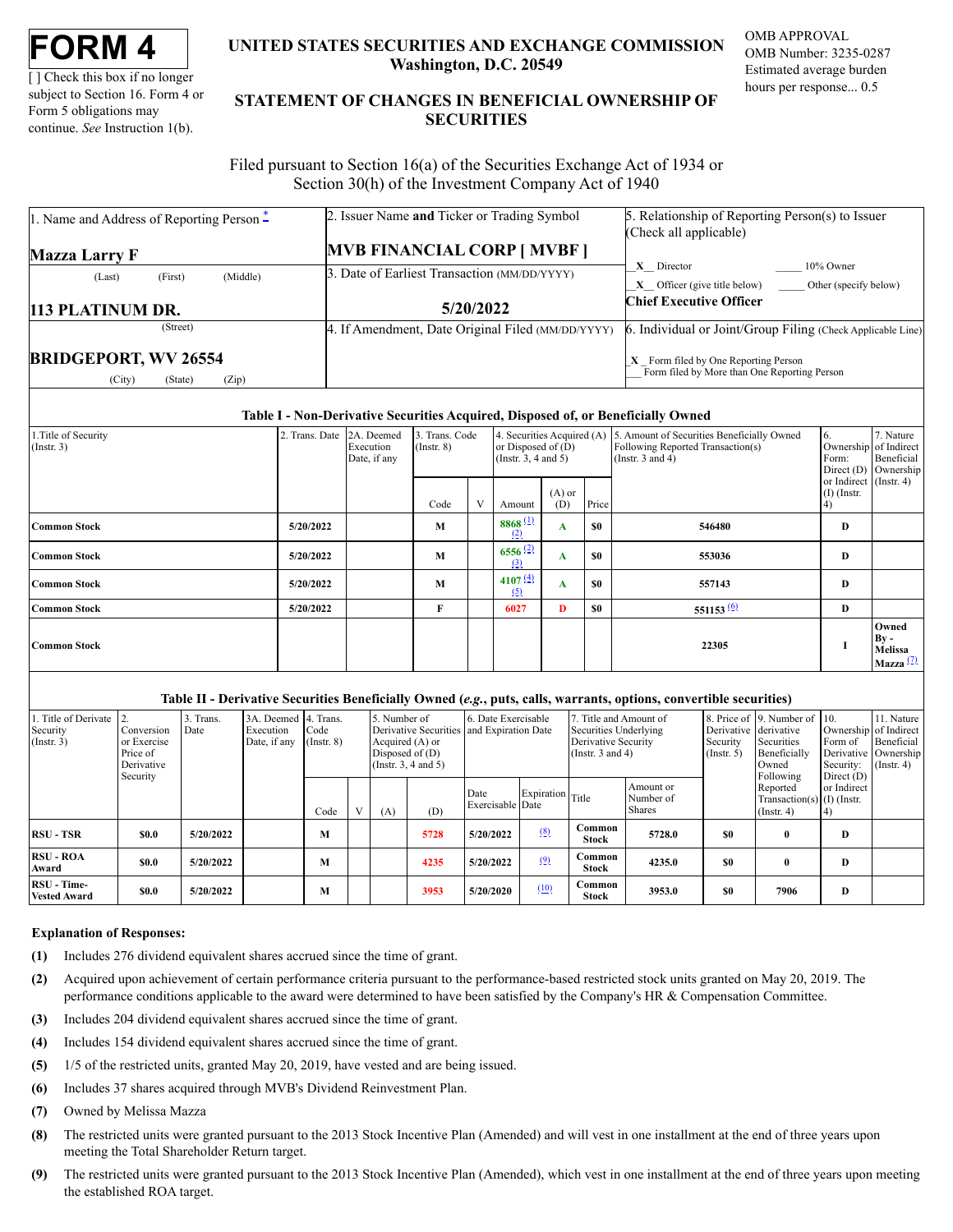<span id="page-2-1"></span>**(10)** The restricted units were granted pursuant to the 2013 Stock Incentive Plan (Amended) and have a five-year graded vesting schedule assuming continued employment with the Company.

#### **Reporting Owners**

|                                                           | Relationships |  |                                |       |  |  |  |  |
|-----------------------------------------------------------|---------------|--|--------------------------------|-------|--|--|--|--|
| Reporting Owner Name / Address Director 10% Owner Officer |               |  |                                | )ther |  |  |  |  |
| <b>Mazza Larry F</b>                                      |               |  |                                |       |  |  |  |  |
| 113 PLATINUM DR.                                          |               |  | <b>Chief Executive Officer</b> |       |  |  |  |  |
| <b>BRIDGEPORT, WV 26554</b>                               |               |  |                                |       |  |  |  |  |

**Signatures**

| Lisa J. McCormick, POA for Larry F. Mazza | 5/23/2022 |
|-------------------------------------------|-----------|
|                                           |           |

[\\*\\*](#page-2-2)Signature of Reporting Person Date

Reminder: Report on a separate line for each class of securities beneficially owned directly or indirectly.

<span id="page-2-0"></span>**\*** If the form is filed by more than one reporting person, *see* Instruction 4(b)(v).

<span id="page-2-2"></span>**\*\*** Intentional misstatements or omissions of facts constitute Federal Criminal Violations. *See* 18 U.S.C. 1001 and 15 U.S.C. 78ff(a).

Note: File three copies of this Form, one of which must be manually signed. If space is insufficient, *see* Instruction 6 for procedure.

Persons who respond to the collection of information contained in this form are not required to respond unless the form displays a currently valid OMB control number.